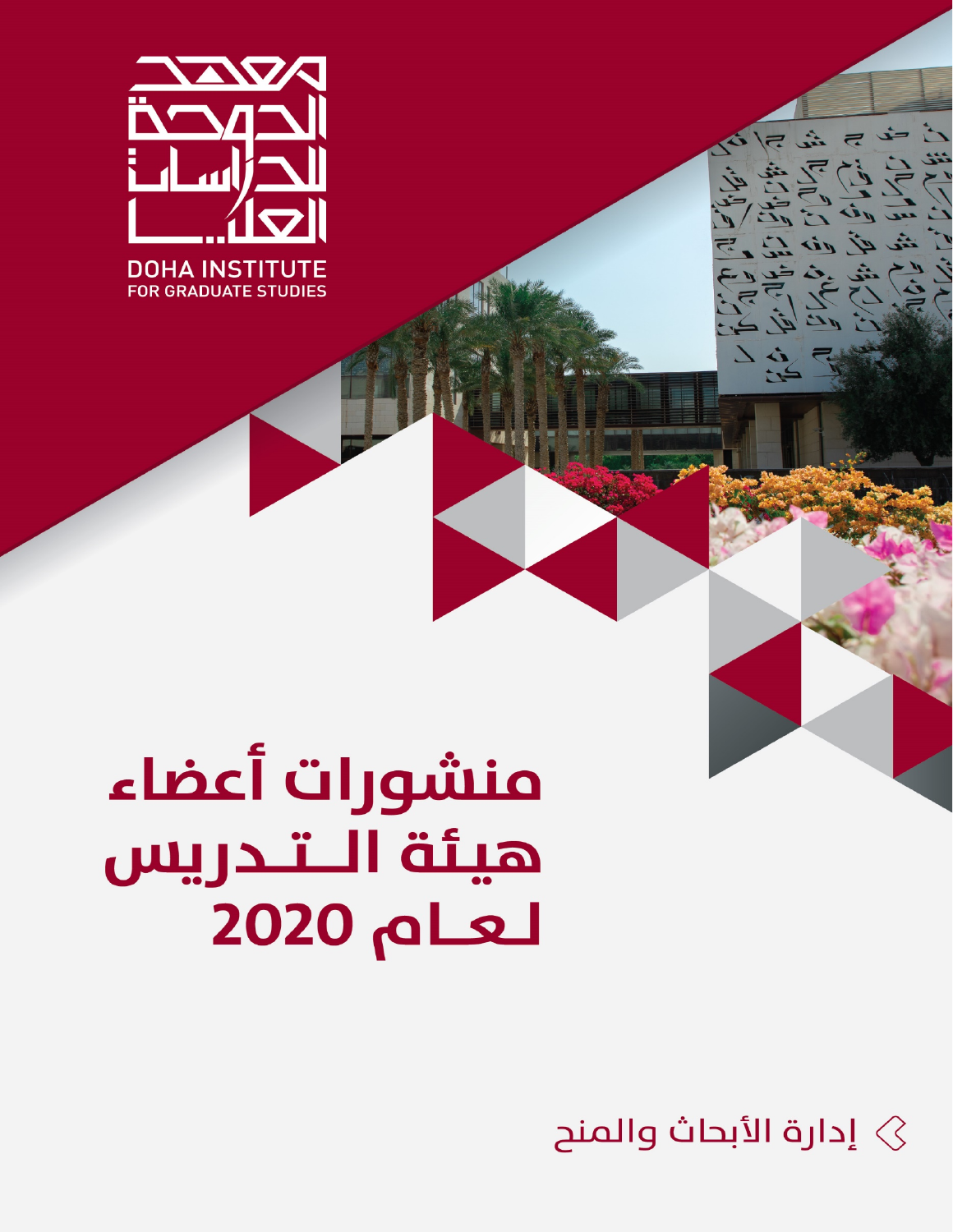تقدم لكم إدارة الأبحاث والمنح في معهد الدوحة للدراسات العليا تقرير عن المنشورات الأكاديمية التي نشّرها أعضاء هيئة التدريس في عام 2020.

يتضمن التقرير قائمة تشمل كتب ومقالات في مجلات أكاديمية نشرت أثناء الفترة الزمنية من يناير الى ديسمبر .2020

أسماء أعضاء هيئة التدر�س مدونة **بالخط العر�ض**.

للمزيد من المعلومات يرجه زيارة صفحة المنشورات عله <u>موقع المعهد</u> [الإلكتروني.](https://www.dohainstitute.edu.qa/AR/research/fr/pages/publications.aspx)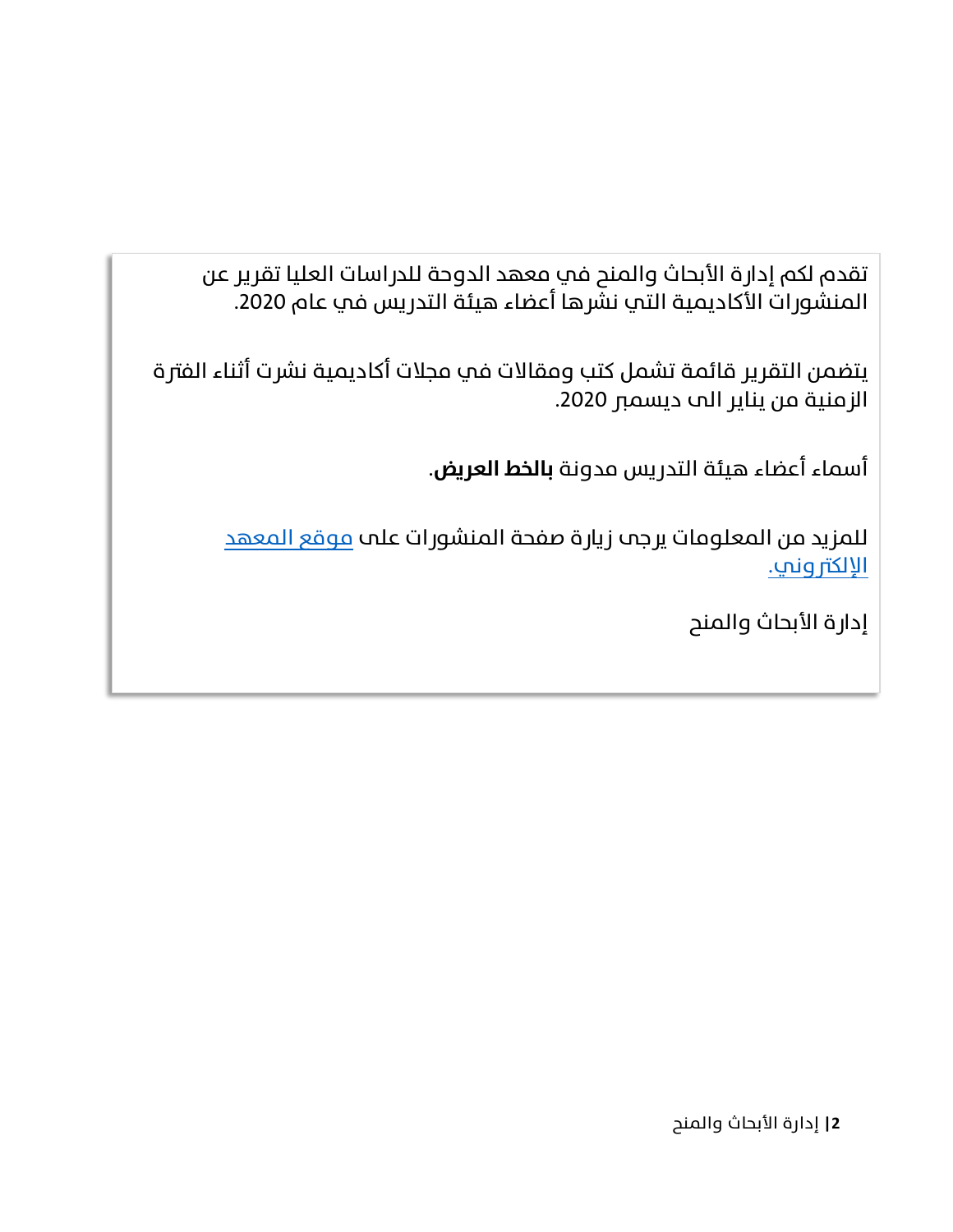### احصائيات للعام 2020





النسبة المئوية لنوع المنشورات النسبة المئوية للغة المنشورات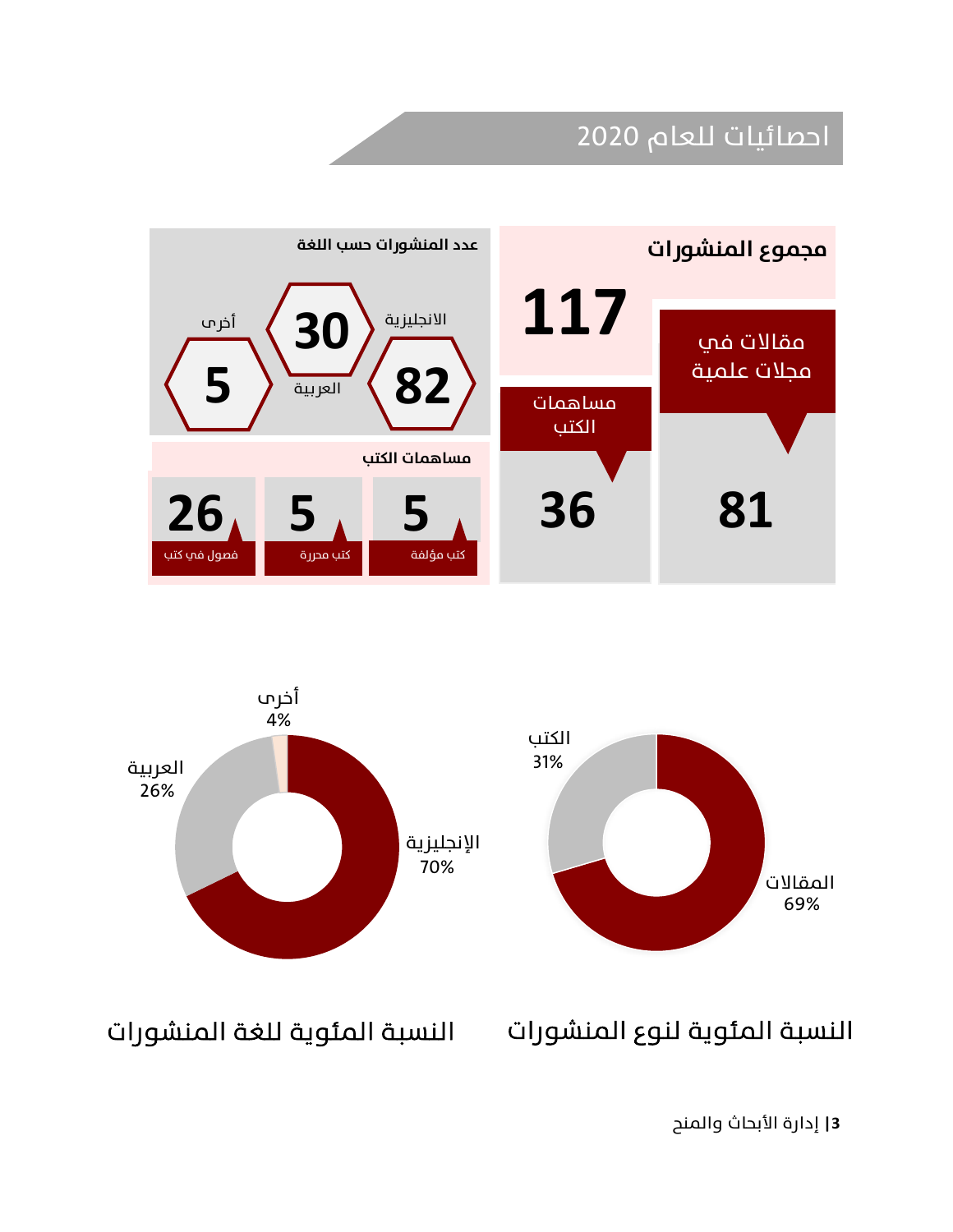### منشورات مختارة



![](_page_3_Picture_2.jpeg)

![](_page_3_Picture_3.jpeg)

![](_page_3_Picture_4.jpeg)

![](_page_3_Picture_5.jpeg)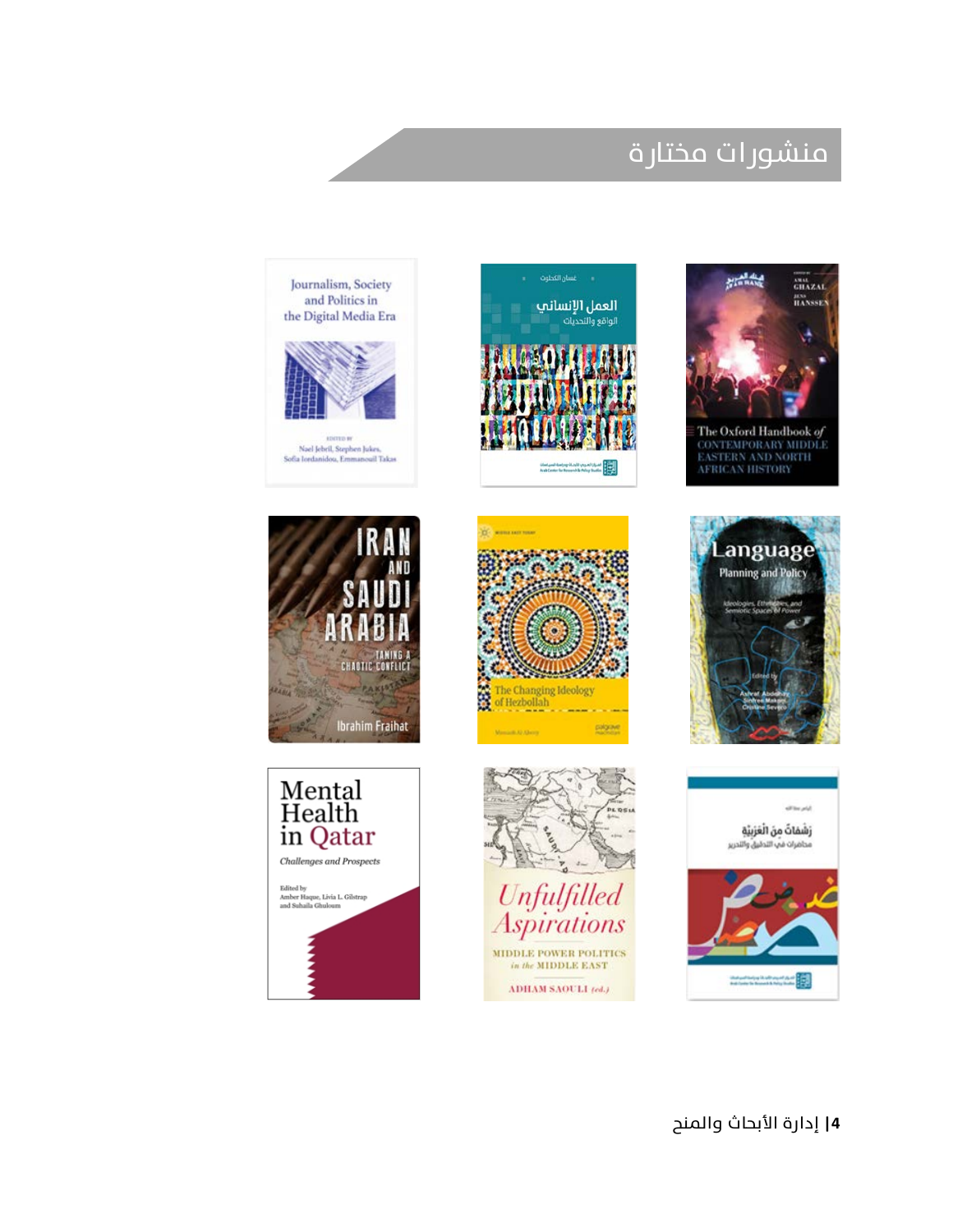الكحلوت، غسان. (2020). *العمل الإنساني: الواقع والتحديات*. المركز العربي للأبحاث ودراسة السياسات.

عطا الله، الياس. (2020). *رشفات من العربية: محاضرات في التدقيق والتحرير.* المركز العربي للأبحاث ودراسة السياسات.

Abdelhay, A., Makoni, S. & Severo, C. (Eds.). (2020). Language planning and policy: Ideologies, ethnicities and semiotic spaces of power. Newcastle Upon Tyne: Cambridge Scholars Publishing.

Abunajela, M. & Jebril, N. (2020). Reporting Political Islam and Democracy: Al Jazeera and the Politics of Journalism. London: I.B. Tauris.

Al-Aloosy, M. (2020). The Changing Ideology of Hezbollah. Palgrave Macmillan.

Fraihat, I. (2020). Iran and Saudi Arabia: Taming a Chaotic Conflict. Edinburgh University Press.

Ghazal, A. & Hanssen, J. (Eds.). (2020). The Oxford Handbook of Contemporary Middle Eastern and North African History. Oxford University Press.

Haque, A., Gilstrap, L. & Ghuloum, S. (Eds.). (2020). Mental Health in Qatar: Challenges and Prospects. Cambridge Scholars Publishing.

Jebril, N., Jukes, S., Iordanidou, S. & Takas, E. (Eds.). (2020). Journalism, Society and Politics in the Digital Media Era. London: Intellect Ltd.

Saouli, A. (Ed.). (2020). *Unfulfilled Aspirations: Middle Power Politics in the Middle East.* Oxford University Press/Hurst.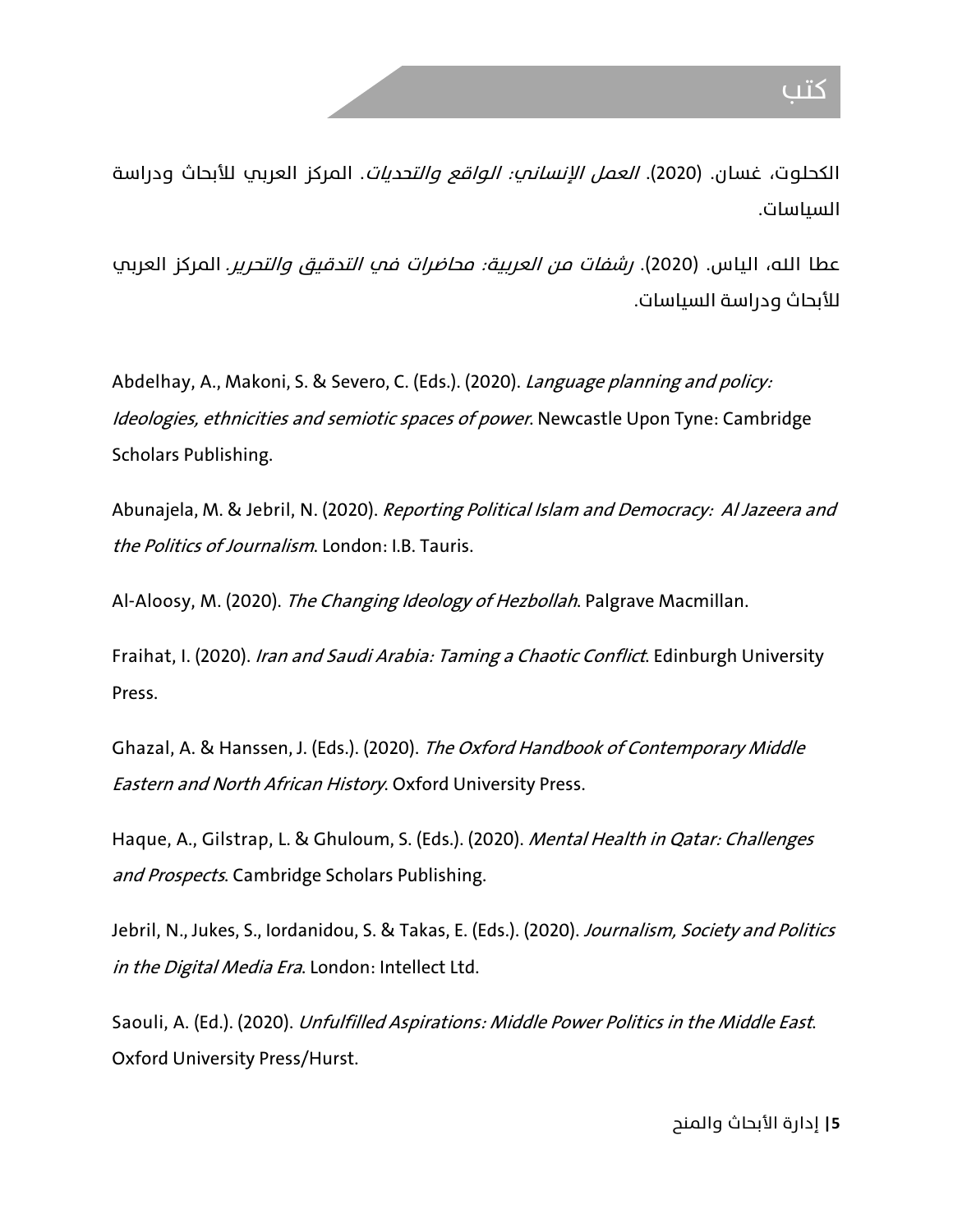#### فصول في كتب

الأفندي، عبد الوهاب .(2020) .حزيران/ يونيو الأسود والنهضة الغائبة: الخلل المركّب في تحليل أه الهزائم العربية وتشخيصها. في أحمد حسين (محرر) .ح*رب حزيران/يونيو 1967: مسارات الحرب* وتداعياتها (ص ص 73-45). المركز العر�ي للأبحاث ودراسة السياسات.

عاشور، عمر .(2020) .هزيمة غير حتمية؟ الأداء القتالي على الجبهة المصرية. في أحمد حسىَ (محرر). *حرب حزيران/يونيو 1967: مسارات الحرب وتداعياتها* (ص ص 77-96). المركز العربي للأبحاث ودراسة السياسات.

عليمات، حمود، والجمال، أمل .(2020) .مواقف الآباء تجاه المشكلات السلوكية للأبناء. الدوحة: مركز الصحة السلوكية.

Abdelhay, A., Makoni, S. & Severo, C. (2020). Language planning and policy: The discursive landscaping of modernity. In A. Abdelhay, S. Makoni & C. Severo (Eds.). Language planning and policy: Ideologies, ethnicities and semiotic spaces of power (pp. 1-21). Newcastle Upon Tyne: Cambridge Scholars Publishing.

Al-Aloosy, M. (2020). Saudi-Iranian Relations: Between Identity, Ideology, and Interest. In M. Kamrava (Ed.). Routledge Handbook of Persian Gulf Politics.

Al-Anani, K. (2020). The Inclusion-Moderation Thesis: Muslim Brotherhood in Egypt. In P. Djupe, M. Rozell & T. Jelen (Eds.). The Oxford Encyclopedia for Politics and Religion. Oxford University Press.

Ali, H. (2020). Natural resource rents and military expenditures in the Middle East and North Africa: a long-run perspective. In A. Tan (Eds.), Research Handbook on the Arms Trade (pp. 115-132). Edward Edgar Publishing.

Al-Qaisi, F. (2020). Profil combinatoire des collocations (Nom + Adjectif) entre le français et l'arabe : l'enchaînement collocationnel à la loupe. In M. Albano, & J. Miller (Eds.),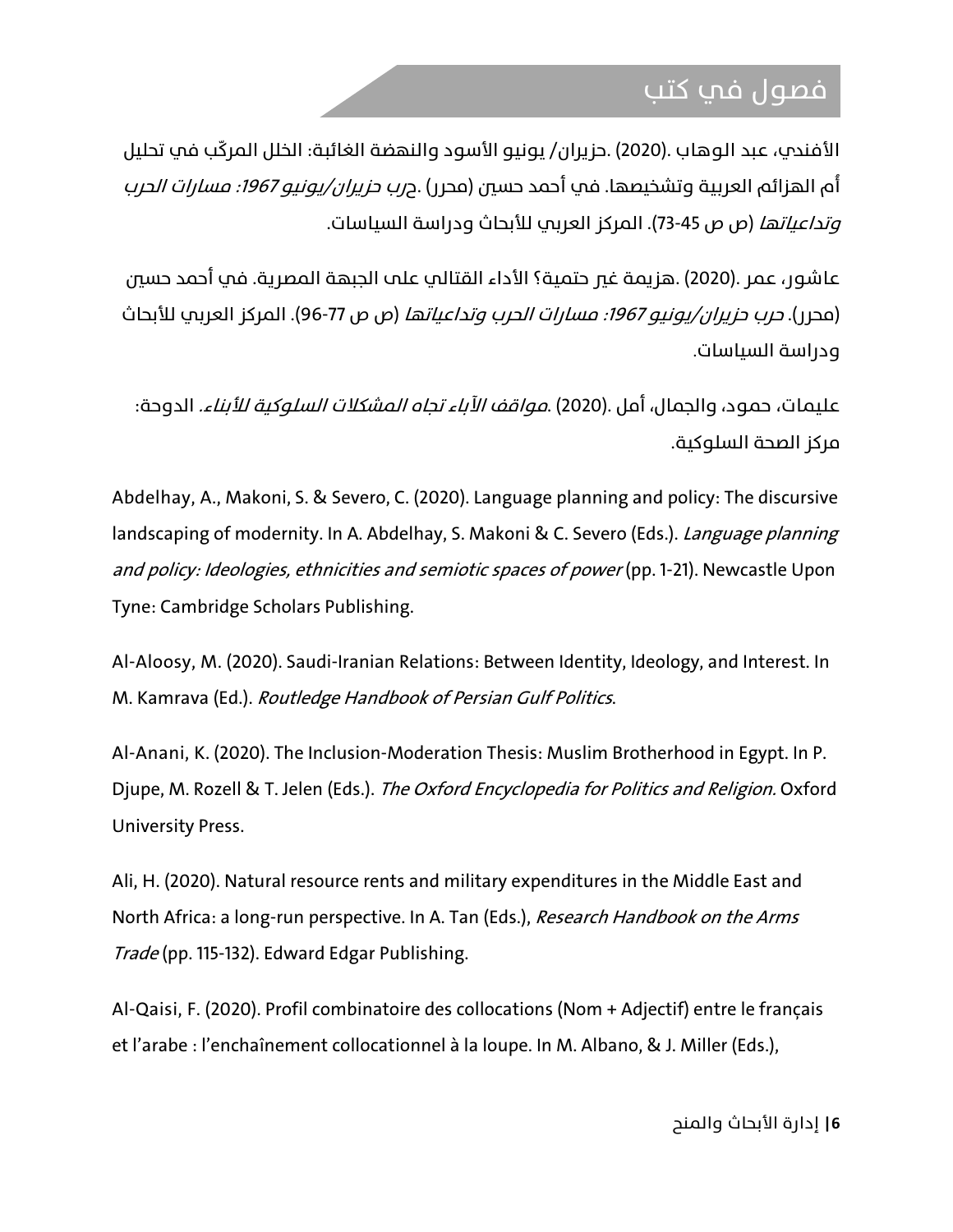Contexts and plurality in phraseology: Didactics, learning and translation (Vol. 7, pp. 37- 55). University of Bialystok Publishing House: Intercontinental dialogue on phraseology.

Ashour, O. (2020). Punching Above Weights: Combat Effectiveness of Armed Non-State Actors in the Arab World and Beyond. Strategic Studies Unit, 1-18.

El-Affendi, A. (2020). The Other Side of Middle Eastern Studies: On Democracy, Violence and Islam. In L. Sadiki (Ed.), Routledge Handbook of Middle East Politics. New York: Routledge.

Elayah, M. (2020). COVID-19: The Lingering Conflict and the Regional Balance of Power in Yemen. AlJazeera Center for Studies. 1-10.

El-Desouky, A. (2020). Discussions of Qur'anic Inimitability: The Theological Nexus. In M. Shah., & M. A. S AbdelHaleem (Eds.). The Oxford Handbook of Qur'anic Studies (pp. 219-226). Oxford University Press.

Fraihat, I. (2020). No Paradigm Shift in Post-COVID 19 World Order. In U. Ulutas (Ed.). The World After COVID-10: Cooperation or Competition? (pp. 63-67). Ankara: Center for Strategic Research & Antalya Diplomacy Forum.

Fraihat, I. (2020). Reconciliation: Saudi Arabia and Iran. In S. Mabon, Saudi Arabia, Iran and De-Escalation in the Persian Gulf (54-58). SEPAD.

Ghazal, A. (2020). Palestine in Algeria: the Emergence of an Arab-Islamic Question in the Interwar Period. In B. Bashir and L. Farsakh (Eds.). The Arab and Jewish Questions: Geographies of Engagement in Palestine and Beyond (pp. 68-85). New York: Columbia University Press.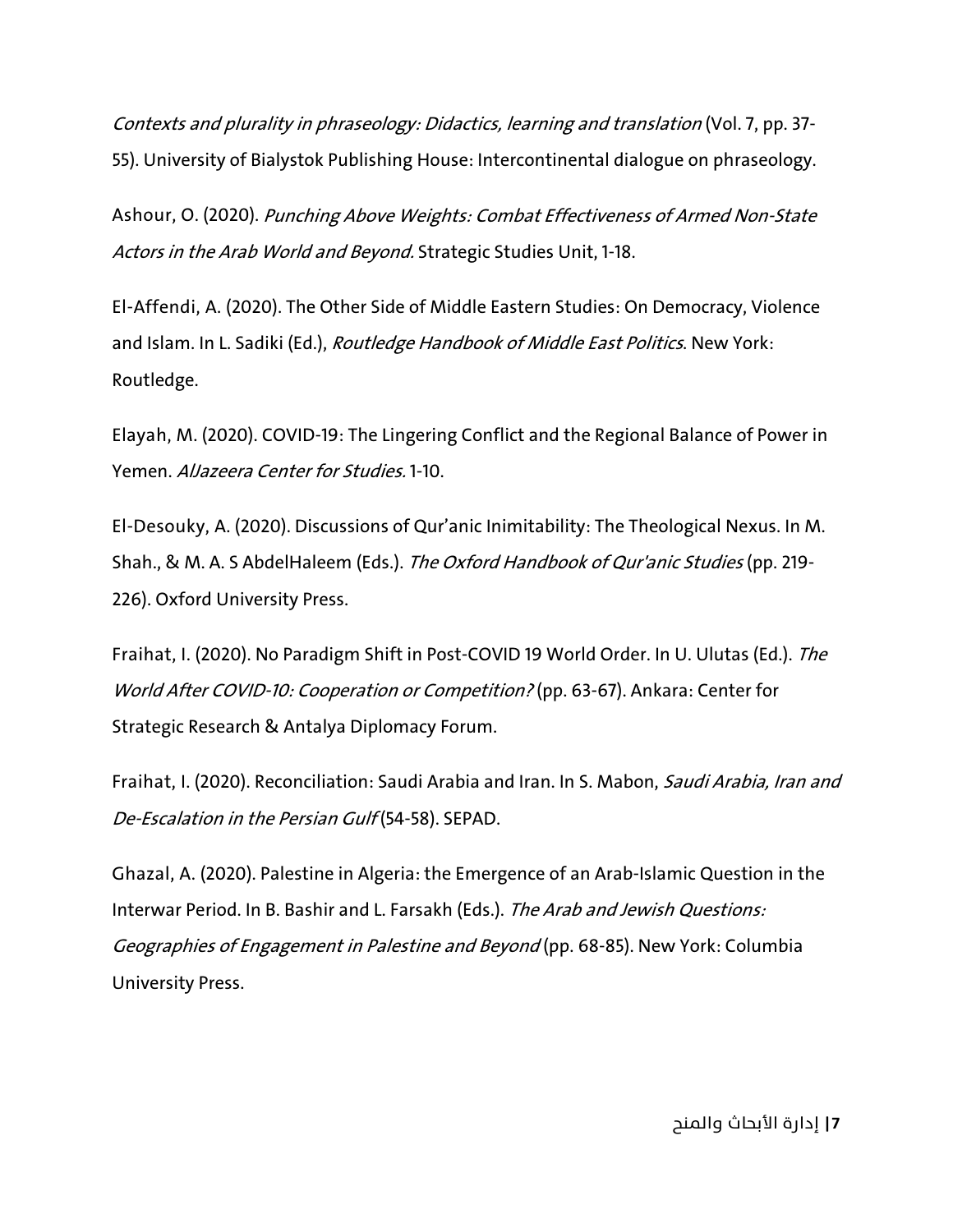Gilstrap, L., Nazeer, A. & Azeem, M. (2020). Child and Adolescent Mental Health Services. In A. Hauge., L. Gisltrap. & S. Ghuloum (Eds.), Mental Health in Qatar: Challenges and Prospects (pp. 110-131). Cambridge Scholars Publishing.

Ghuloum, S., Haque, A. & Gilstrap, L. (2020). Qatar's International Psychiatry and Mental Health Conferences. In A. Hauqe., L. Gisltrap. & S. Ghuloum (Eds.), Mental Health in Qatar: Challenges and Prospects (pp. 403-414). Cambridge Scholars Publishing.

Hawi, D., Albanna, M., & Kronfol, Z. (2020). Mental Health in Higher Education: Psychology and Psychiatry. In A. Hauge., L. Gisltrap. & S. Ghuloum (Eds.), Mental Health in Qatar: Challenges and Prospects (pp. 41-68). Cambridge Scholars Publishing.

Jebril, N., Jukes, S., Iordanidou, S., and Takas, E. (2020). The Digital Media Era: Challenges and Transformations. In: N. Jebril, S. Jukes, S. Iordanidou, & E. Takas, E. (Eds.). Journalism, Society and Politics in the Digital Media Era (pp. 1-8). London: Intellect Ltd.

Kassab, E. (2020). On the Intertwinement of the Political and the Intellectual in Modern Arab History. In L. Sadiki (Ed.), *Routledge Handbook of Middle East Politics*. New York: Routledge.

Makoni, S., Severo, C. & Abdelhay, A. (2020). Colonial linguistics and the invention of language. In A. Abdelhay, S. Makoni & C. Severo (Eds.). Language planning and policy: Ideologies, ethnicities and semiotic spaces of power (pp. 211-228). Newcastle Upon Tyne: Cambridge Scholars Publishing.

Miaari, S. H., Sabbah-Karkabi, M., & Khattab, N. (2020). Obstacles to Labour Market Participation among Arab Women in Israel. IZA Discussion Paper No. 13572, 1-44.

**8|** إدارة الأبحاث والمنح Nassar, I. (2020). The Pasha's Official Photographer(s):The Picturing of the Fourth Army's Suez Campaign. In M. Besikci, S. Somel, & A. Toumarkine. Not All Quiet on the Ottoman Fronts: Neglected Perspectives on a Global War, 1914-1918 (pp. 221-240). Ergon Verlag.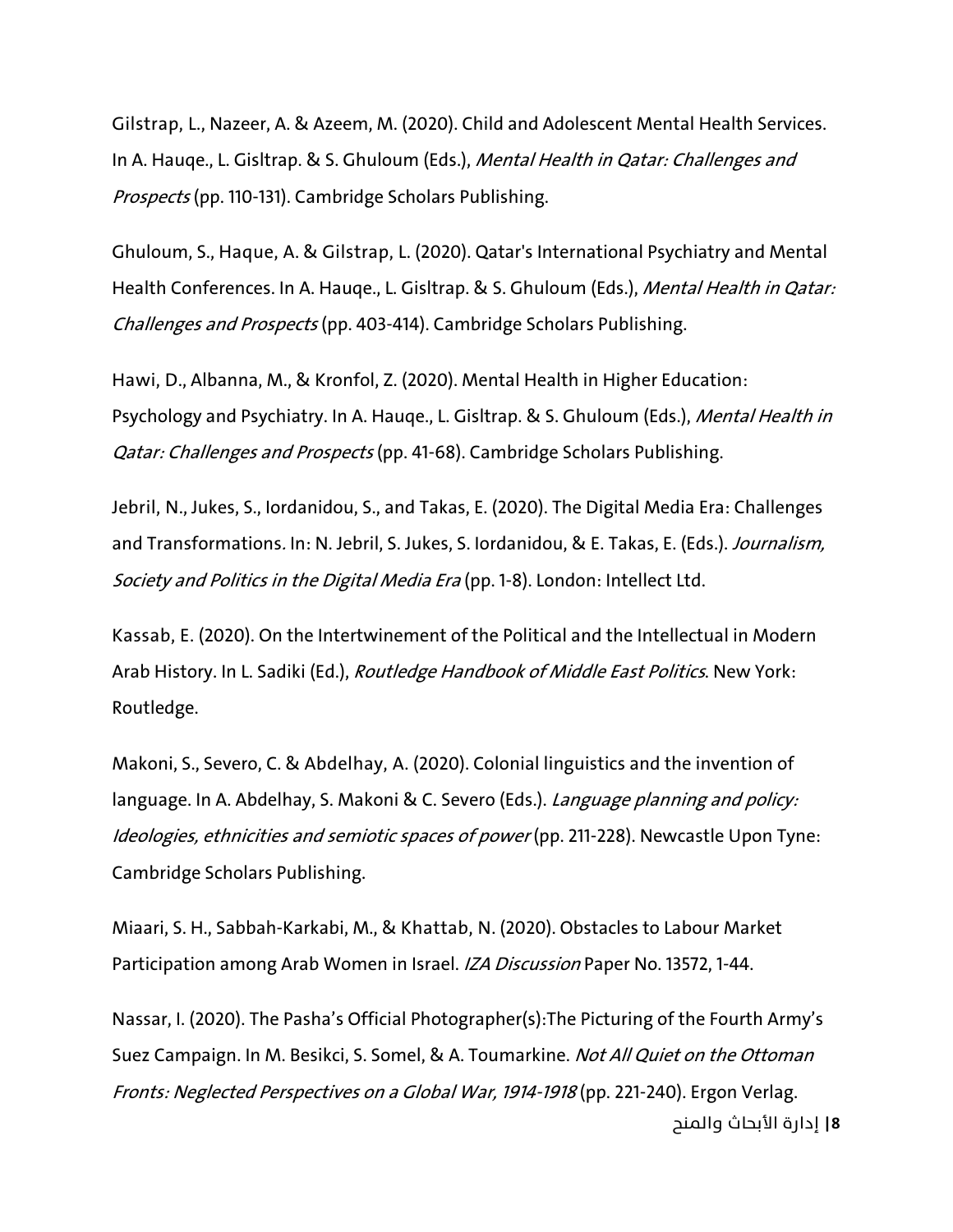Saouli, A. (2020). States and state-building in the Middle East. In R. Hinnebusch and J. Gani (Eds.) The Routledge Handbook to the Middle East and North African State and States System (pp 40-50). London: Routledge.

Saouli, A. (2020). Middling or Meddling: Origins and Constraints of External Influence in the Middle East. In A. Saouli (Ed.), Unfulfilled Aspirations: Middle Power Politics in the Middle East (pp. 11-30). Oxford University Press/Hurst.

Suleiman, Y., & Abdelhay, A. (2020). Diglossia, folk-linguistics and language Anxiety: The 2018 language ideological debate in Morocco. In R. Bassiouney and K. Walters (eds), The Routledge Handbook of Arabic and Identity (pp. 147 – 160). London: Routledge.

## مقالات في مجلات أكاديمية

الأحمر، مولدي. (2020). الكرامة في أدب الثورة التونسية: قراءة سوسيولوجية .*إضافات،* (49-.156-140 ،(50

الأحمر، مولدب. (2020). الانتخابات التشريعية التونسية من 2011 الى 2019 تحديات لمفاهيم الشعبوية والحزب والزعامة. *Science Politique، 3)*1(1).

الأحمر، مولدي. (2020). أسئلة الفردانية في المجتمعات العربية: منعطفات معرفية واجتماعية وتاريخية متشعبة واليقينية تعقيب علم بحوث الندوة. *عمران، 8*(32)، 113-120.

الأفندي، عبد الوهاب. (2020). دراسة الإسلام وحركاته: استعادة محاولة نقدية في العلوم الاجتماعية .*تجسس 1*(2)، 32-44.

 التميمي، نواف. (2020). إسرائيل ونتفليكس. منصة عالمية لـ"هاسبارا" الدعائية: تحليل لمضمون المسلسل التلفزيوني الإسرائيلي "فوضي". *لباب*، (6)، 169-198.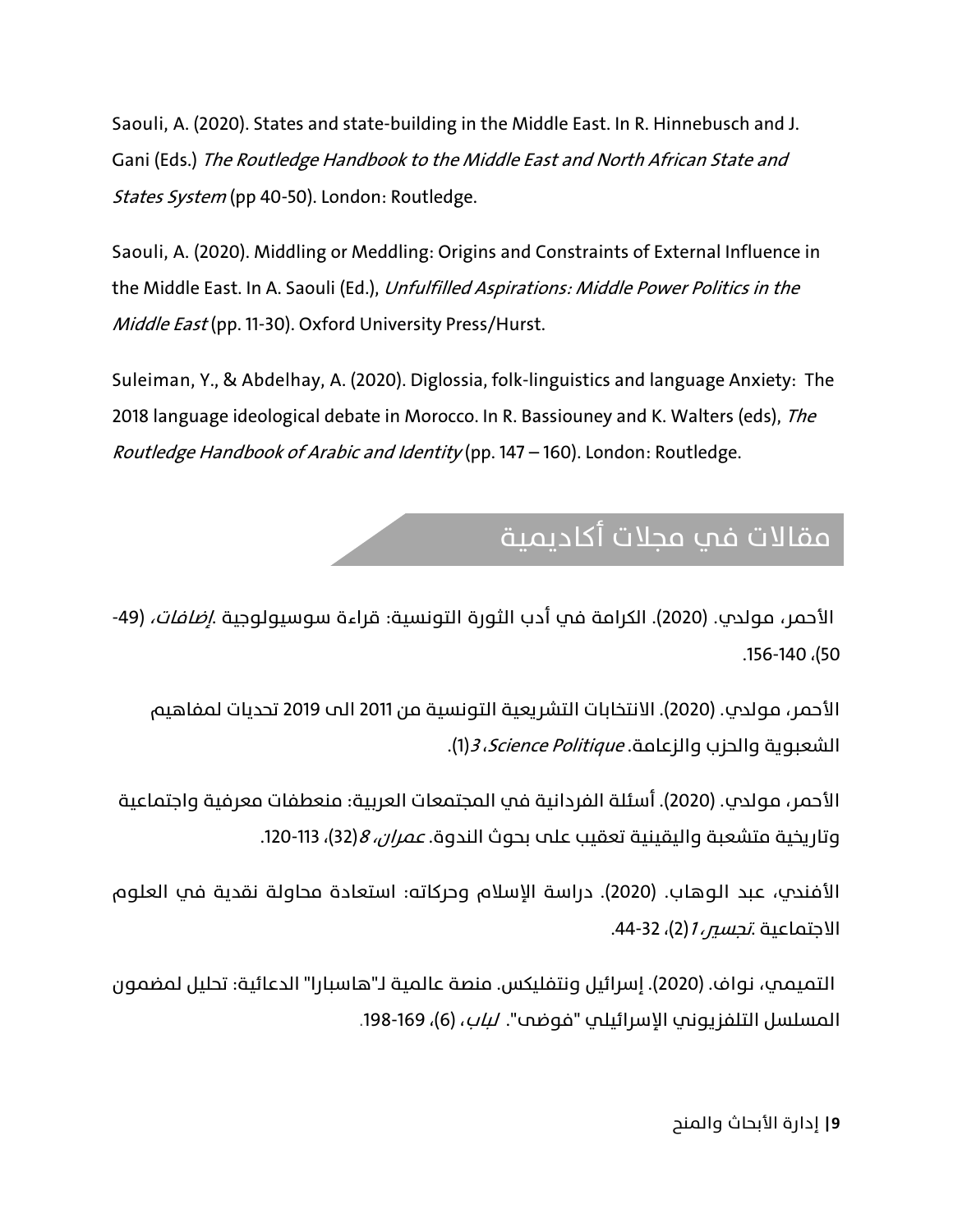العطار، عاطف بطرس. (2020). الترجمة المستحيلة: عبد الوهاب عزام والشاهنامة. *مرايا، 14*، 43-.59

الكحلوت، غسان. (2020). انحسار الفضاء الإنساني في غزة تحت الحصار .*سياسات عربية،* (45)، .79- 67

الكمالي، أحمد،. وعلاية، موسى. (2020). واقع تنفيذ التخطيط الاستراتيجي في المنظمات غير الحكومية وتحدياتها .*حكامة،* (1)، 40-67.

القدري، روضة. (2020). بروز الفرد في تونس: الخصوصيات والإشكالات .*عمران، 8*(32)، 95-111.

المستريحي، علي. (2020). جودة المعلومات المتداولة في وسائل التواصل الاجتماعي ومدب استجابة متخذڢ القرارات الحكومية في الأردن لها. *مجلة الجامعة العربية الأمريكية للبحوث، 6*(2)، .53-18

بركات، سلطان. (2020). بطء عملية إعادة الإعمار في غزة: تلكؤ المانحين بين الذاتي والموضوعي .*سياسات عربية*، (45)، 80-97.

بوطيب، رشيد. (2020). انحرافات باسم العقل: مساهمة في نظرية نقدية للإرهاب . *تبين*، (32)، 59-.84

بوطيب، رشيد. (2020). "تراثنا هو الكون" شذرات من خطاب في النسيان. *تبين، 9*(33)، 55-78.

خطاب، نبيل. (2020). ما دور الجزاءات الإثنية في تهميش المهاجرين من شرق اوروبا في سوق العمل ال<u>م ي</u>طاني. *إضافات*، (49-50)، 87-119.

خطاب، نبيل. (2020). إنتاج الهامشية في سوق العمل البريطاني: دراسة لتقاطعات الهوية الدينية والإثنية. *عمران، 9*(34)، 81-104.

حجار، نجمة. (2020). الرواية الأسترالية العربية: هموم الهوية والانتماء .*تبين، 9*(34)، 81-109.

**10|** إدارة الأبحاث والمنح عاشور، عمر. (2020). من الميليشيا إلى الحزب: كيف ولماذا تتتحول التنظيمات المسلحة للنشاط السلمي؟. *سياسات عربية*، (44)، 7-20.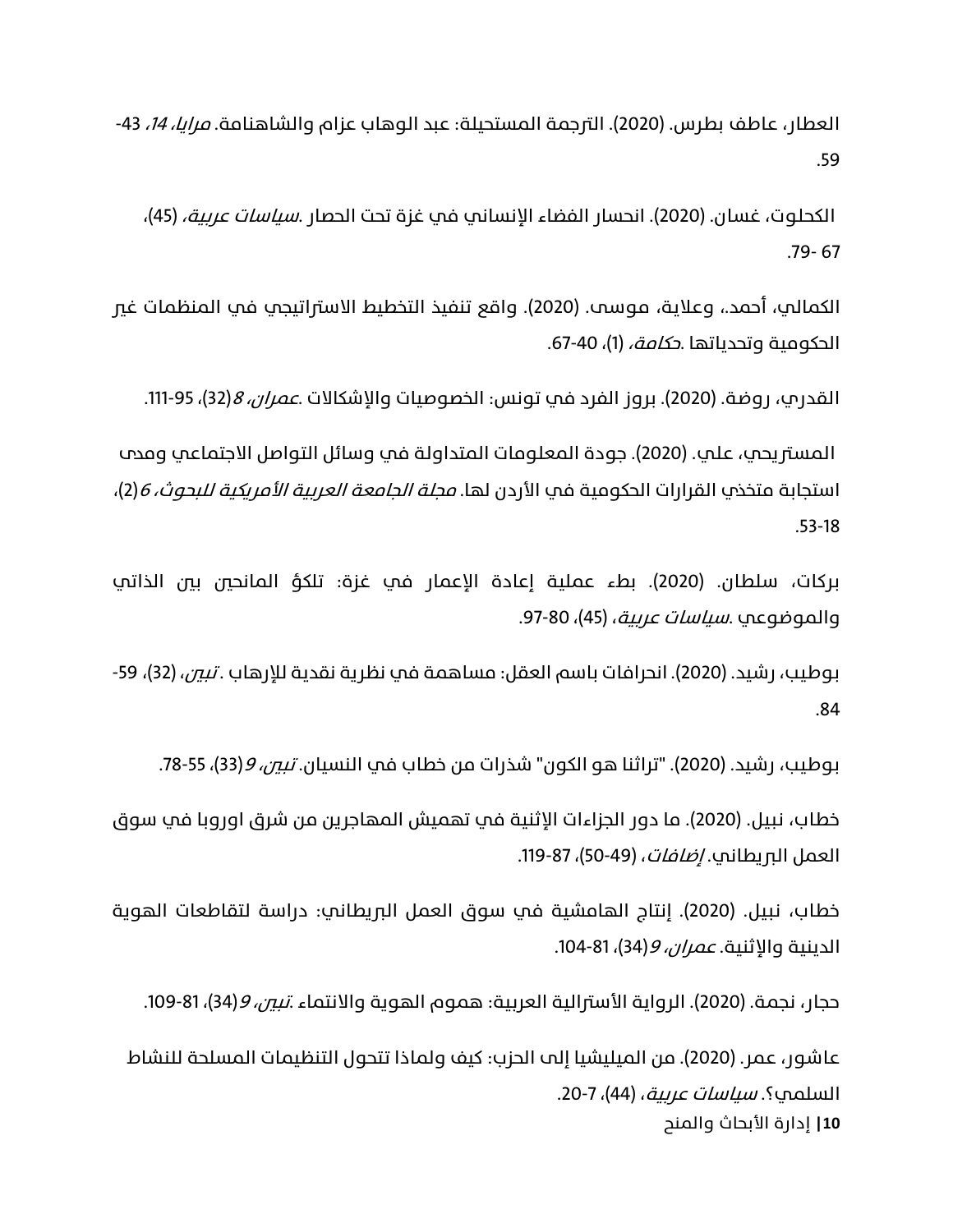عبد الرحمن، محمد كمال.، وحاوي، ديالا. (2020). تنمر الطلاب ضد المعلم وأثره على اتجاه المعلم نحو التدر�س: دراسة على عينة من المعلمين العاملين بالمدارس الحكومية في دولة قطر. مجلة العلوم التربوية والنفسية، 4(21)، 137-150.

عطا الله، الياس. (2020). معجم اللغة العربية المعاصرة- أحمد مختار وآخرون، قراءة في العنوان والمقدمة والمتن. *الممارسات اللغوية، 11*(4)، 7-36.

علي، حامد،، وعبده، مرمر. (2020). تكوين رأس المال ومعدل العائد على رأس المال والتفاوت الاقتصادي في منطقة الشرق الأوسط وشمال افريقيا. *سياسات عربية*، (42)، 68 -86.

فريحات، إبراهيم. (2020). دور الأكاديمي في المشروع الوطني الفلسطيني. *إضافات*، (49-50)، .52-23

فريحات، إبراهيم. (2020). هل ما زالت فلسطين قضية العرب المركزية؟ "*شؤون فلسطينية، (281)،* .29-24

قرموط، تامر. (2020). المساعدات الدولية لغزة وفق الشروط الإسرائيلية: هل حان الوقت لإعادة التفكي في سياسات التمويل وآلياته؟ *سياسات عربية،* (45)، 99-110.

ناشف، إسماعيل. (2020). عمل الحد: قراءة مختلفة للصهيونية .*تبح، 9*(34)، 45-79.

هنية، عبد الحميد. (2020). مسار مؤرخ وتجربة بحث. *الكراسات التونسية، 72 (*226/227)، 10-61.

Adam-Bradford, A., Elkahlout, G., Byrne, R., & Rahman, M. (2020). Stabilisation agriculture: reviewing an emerging concept with case studies from Afghanistan and Iraq.CAB Reviews, 42.

Andrews, N., Yogeeswaran, Y., Wang, M., Nash, K., Hawi, D., & Sibley, C. (2020). Is Social Media Use Changing Who We Are? Examining the Bidirectional Relationship Between Personality and Social Media Use. Cyberpsychology, Behavior, and Social Networking.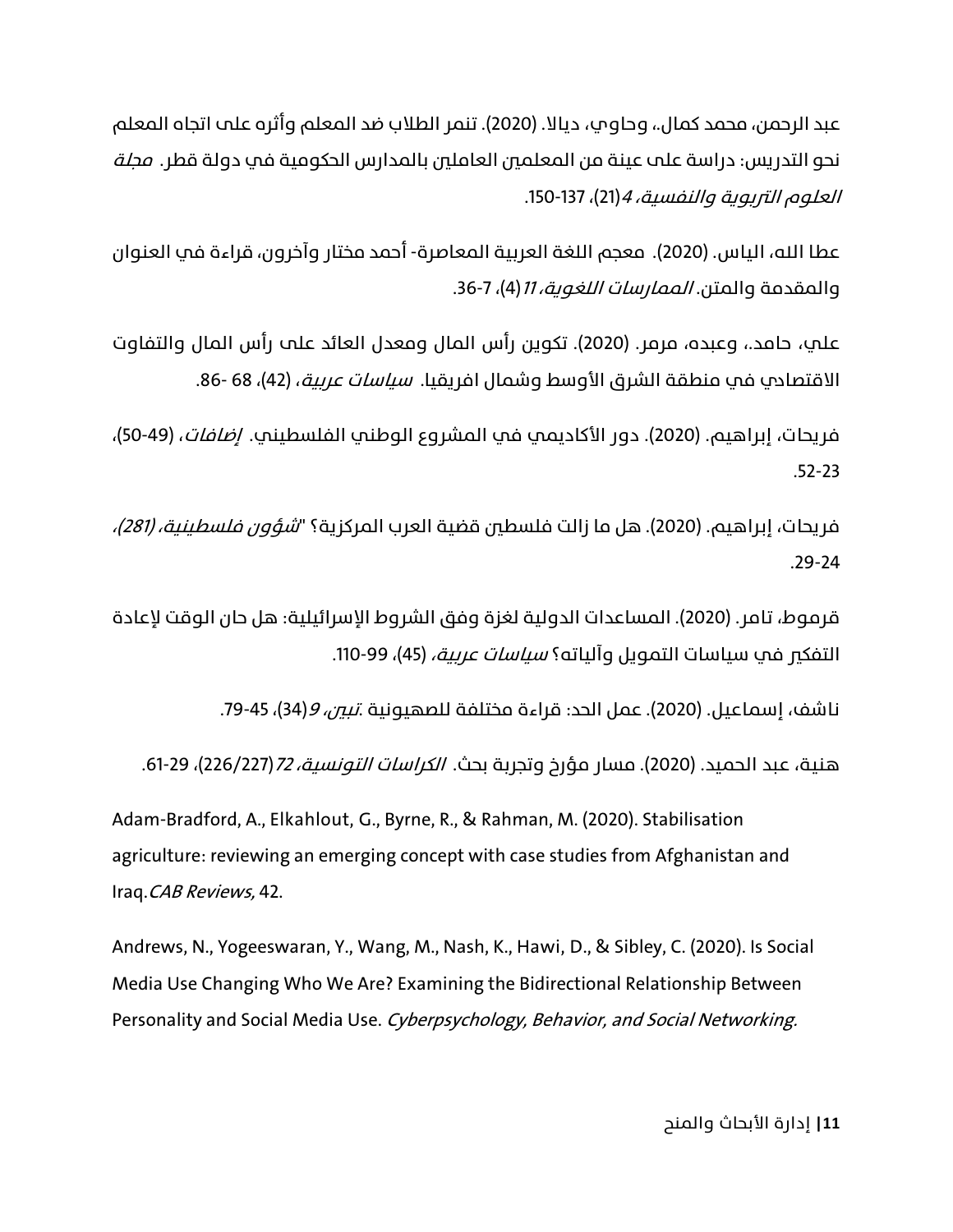Ajaoud, S., & Elmasry, M. H. (2020). When news is the crisis: Al Jazeera and Al Arabiya framing of the 2017 Gulf conflict. Global Media and Communication, 1-16.

Al-Anani, K. (2020). Devout Neoliberalism?! Explaining Egypt's Muslim Brotherhood's Socio-economic Perspective and Policies. Politics and Religion, 1-20.

Barakat, S. (2020). Necessary conditions for integrated approaches to the post-conflict recovery of cultural heritage in the Arab World. International Journal of Heritage Studies.

Barakat. S & Milton, S. (2020). Localisation Across the Humanitarian-Development-Peace Nexus. Journal of Peacebuilding & Development, 1-17.

Baraquoni, N., Qouta, S., Vanska, M., Diab, S., Punamaki, R., & Manduca, P. (2020). It Takes Time to Unravel the Ecology of War in Gaza, Palestine: Long-Term Changes in Maternal, Newborn and Toddlers' Heavy Metal Loads, and Infant and Toddler Developmental Milestones in the Aftermath of the 2014 Military Attacks. Environmental Research and Public Health, 1-22.

Ben Labidi, I. (2020). The Vanishing Native: Torture and Settler Colonialism in Transnational French Cinema. Cultural Politics, 16(1), 24-43.

Ben Labidi, I. (2020). Representation and emancipation: Cinema of the oppressed. International Journal of Cultural Studies, 1-16.

Boutayeb, R. (2020). Beantwortung der Farge: Was ist Terrorismus?, Aufklarung und Kritik, 135-156.

Boutayeb, R. (2020). Salafismus und Terrorismus. Berliner Debatte Initial, 31(3), 1-11.

Cabibihan, J., Alkhatib, F., Mudassir, M., Lambert, L., Al-Kwifi, O., Diab, K., & Mahdi, E. (2020). Suitability of the Openly Accessible 3D Printed Prosthetic Hands for War-Wounded Children. Frontiers in Robotics and AI, 7, 207.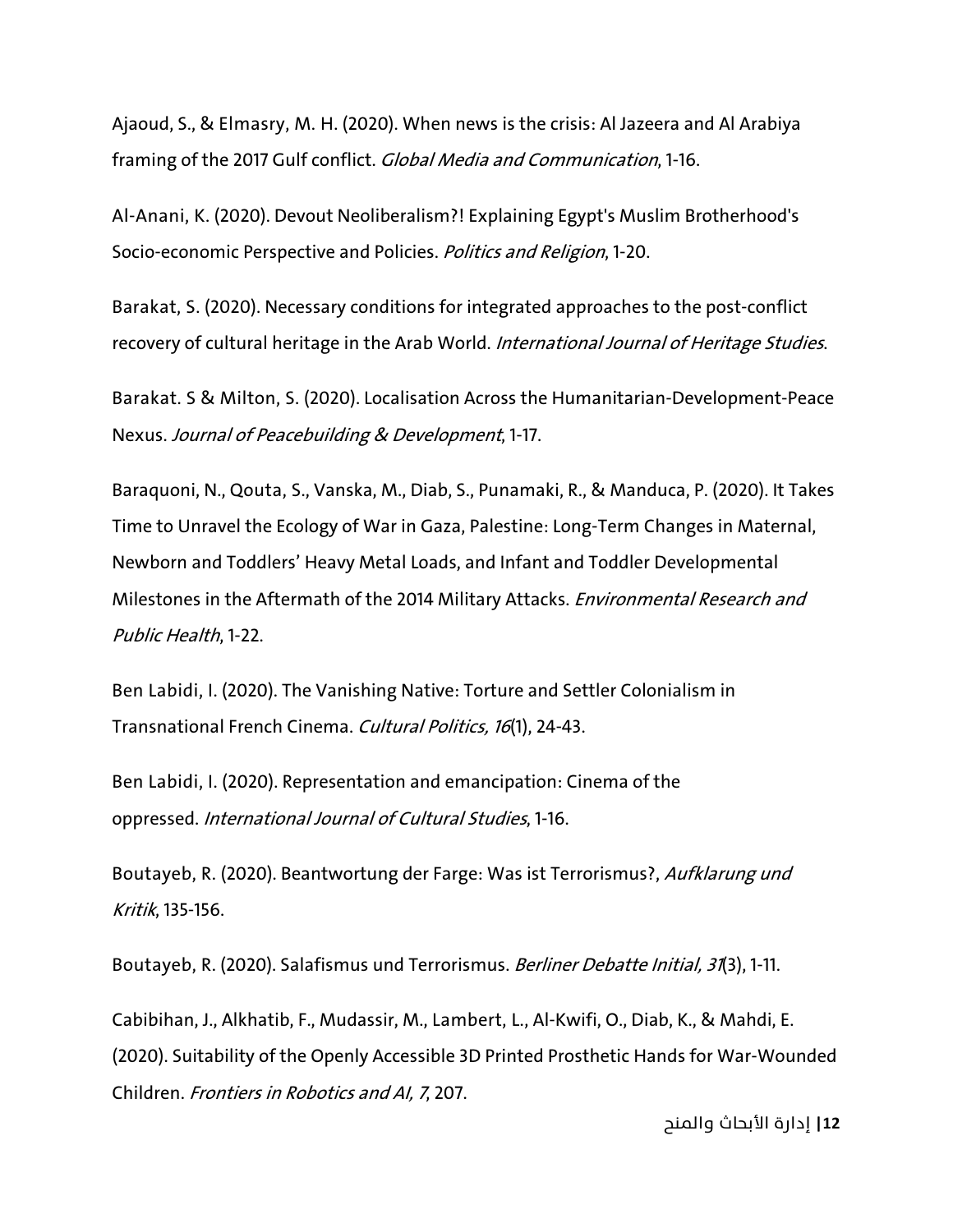Chandler, M., Sluytman, L., & Tirmazi, T. M. (2020). The Road Home: Predictors of Health Care Utilization Among Older Returning African American Men. The Review of Black Political Economy.

Colvin, D., Saleh, M., Ricks, N., & Rosa-Davila, E. (2020). Using simulated instruction to prepare students to engage in culturally competent practice. Journal of Social Work in the Global Community, 5(1), 1-18.

Dabbagh, H. & Edgar, A. (2020). Talking about 'Fairness' in Football and Politics: The Case of Navad. Sport, Ethics and Philosophy.

Dana, T. (2020). A Cruel Innovation: Israeli Experiments in Gaza's Great March of Return. Sociology of Islam, 8(2), 175-198.

Dana, T. (2020). Localising the Economy as a Resistance Response: A Contribution to the "Resistance Economy" Debate in the Occupied Palestinian Territories. Journal of Peacebuilding and Development, 1-13.

Daoud, Y. & Khattab, N. (2020). Women, labour market outcomes and religion: evidence from the British labour market. Review of Social Economy.

Descroix, L., Faty, B., Paméla Manga, S., Bouramanding Diedhiou, A., Lambert, L. A., Soumaré, S., Andrieu, J., Ogilvie, A., Fall, A. Gil Mahé, Binta Sombily Diallo, F., Diallo, A., Diallo, K., Albergel, J. et al. (2020). Are the Fouta Djallon Highlands still the water tower of West Africa? *Water, 12*(11), 1-32.

Elayah, M., Kempen, L. V., & Schulpen, L. (2020). Adding to the Controversy? Civil Society's Evaluation of the National Conference Dialogue in Yemen. Journal of Intervention and Statebuilding.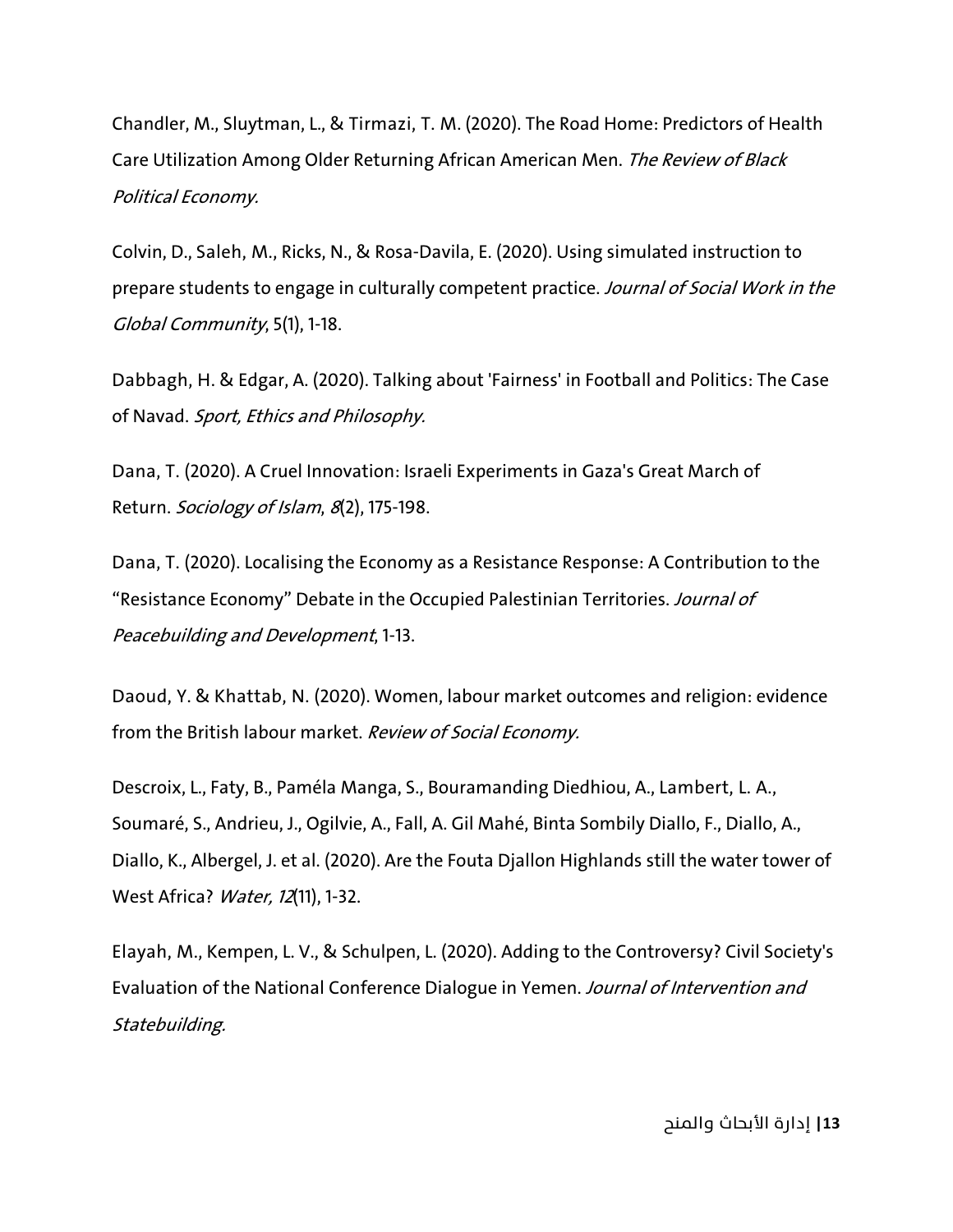Elkahlout, G. (2020). Hearts and Minds: Examining the Kuwaiti Humanitarian Model as an Emerging Arab Donor. Asian Journal of Middle Eastern and Islamic Studies, 14(1), 141-157.

Elkahlout, G., & Elgibali, K. (2020). From Theory to Practice: A Study of Remotely Managed Localised Humanitarian Action in Syria. Journal of Peacebuilding and Development, 1-15.

El Kurd, D. (2020). The Impact of American Involvement on National Liberation: Polarization and Repression in Palestine and Iraqi Kurdistan. Middle East Law and Governance, 12(3), 275-303.

El Kurd, D. (2020). US Policy in Arab Gulf Opinion: Data from Saudi Arabia and Kuwait. AlMuntaqa, 3(1), 87-89.

Elmasry, M. H., & El-Nawawy, M. (2020). The Value of Muslim and non-Muslim Life: A Comparative Content Analysis of Elite American Newspaper Coverage of Terrorism Victims. Journalism.

Fraihat, I. (2020). Avoiding Violence: The Six Principles for Successful Political Transitions. The Brown Journal of World Affairs, <sup>27</sup>(1), 167-181.

Fraihat, I. (2020). Superpower and Small-State Mediation in the Qatar Gulf Crisis. The International Spectator, 1-13.

Fraihat, I., & Yaseen, T. (2020). Evolving Trends in the Post-Arab Spring Era: Implications for Peace and Stability in the MENA Region. Journal of Peacebuilding and Development, 1-17.

Hamze, H. (2020). Le Coran: Inimitabilité Et Intraduisibilité. Al-*Lisaniyyat, 26*(2), 369-383.

Hamze, H. (2020). Traduction Et Néologie Dans Le Dictionnaire Bilingue Françaisarabe. Revue des pratiques langagières (al-Mumarasât al-lughawiyyat), <sup>11</sup>(2), 304-331.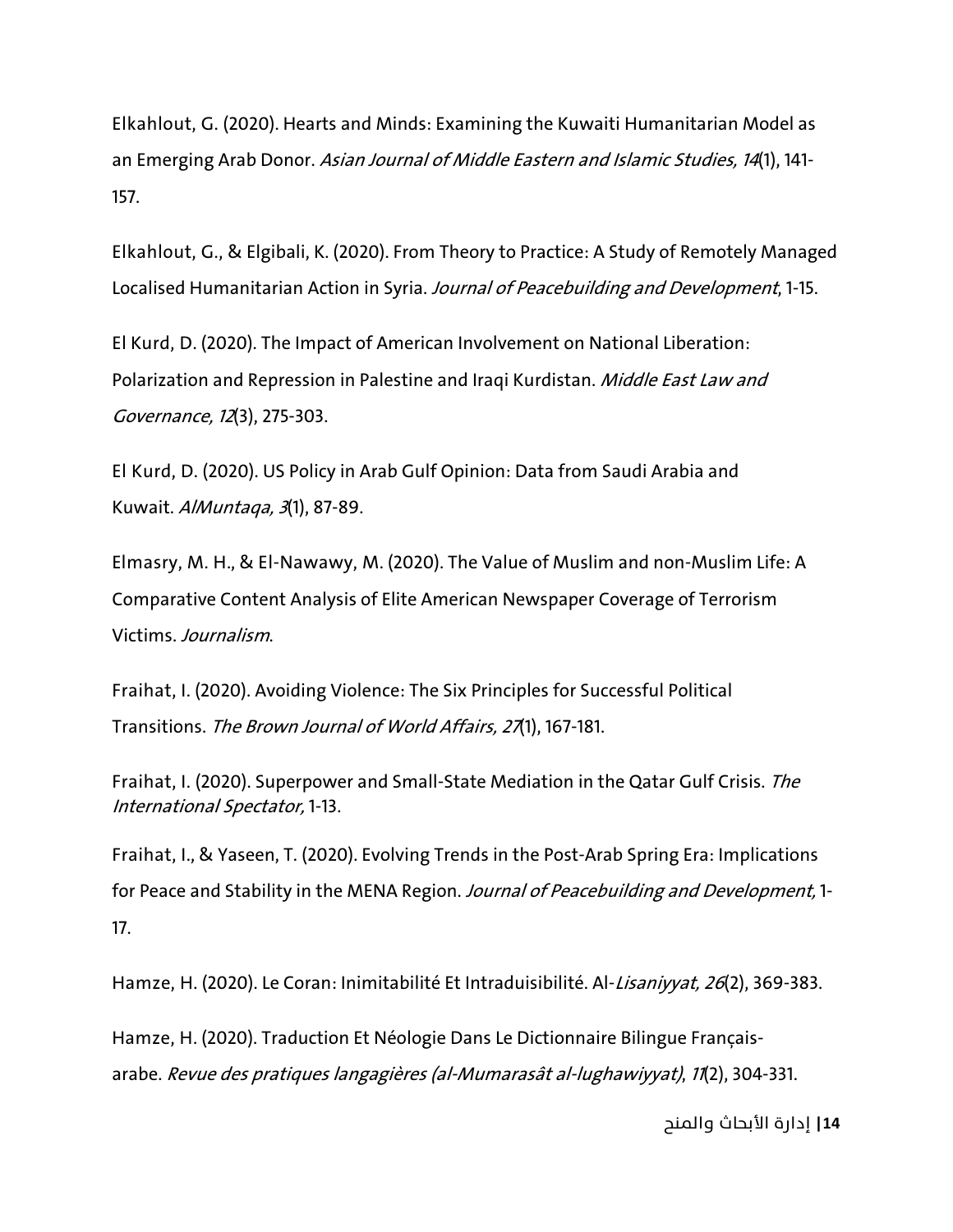Hummel, C., & El Kurd, D. (2020). Mental Health and Fieldwork. PS: Political Science & Politics, 1-5.

Hussein, H., & Lambert, L. (2020). A Rentier State under Blockade: Qatar's Water-Energy-Food Predicament from Energy Abundance and Food Insecurity to a Silent Water Crisis. Water, 12(4).

Kamal, S., & Daoud, Y. (2020). Do country level constructs affect the relation between self-efficacy and fear of failure? Journal of Entrepreneurship in Emerging Economies.

Kankaapaa, S., Isosavi, S., Diab, S., Qouta, S. & Punamaki, R. (2020). Trauma and Parenting Beliefs: Exploring the Ethnotheories and Socialization Goals of Palestinian Mothers. Journal of Child and Family Studies.

Khalil, E. L. (2020). The isomorphism hypothesis: The prisoner's dilemma as intertemporal allocation, and vice versa. Journal of Economic Behaviour and Organization, 176, 735-746.

Khalil, E., & Marciano, A. (2020). A theory of instrumental and existential rational decisions: Smith, Weber, Mauss, Tönnies after Martin Buber. Theory and Decision, 1-23.

Khattab, N., Babar, Z., Ewers, M., & Shaath, M. (2020). Gender and mobility: Qatar's highly skilled female migrants in context. Migration and Development.

Khattab, N., Daoud, Y., Qaysiya, A., & Shaath, M. (2020). Human Capital and Labour Market Performance of Muslim Women in Australia. Journal of Muslim Minority Affairs, 1-19.

Kooli, C., & Al Muftah, H. (2020). Impact of The Legal Context on Protecting and Guaranteeing Women's Rights at Work in the MENA region. Journal of International Women's Studies, 21(6), 101-124.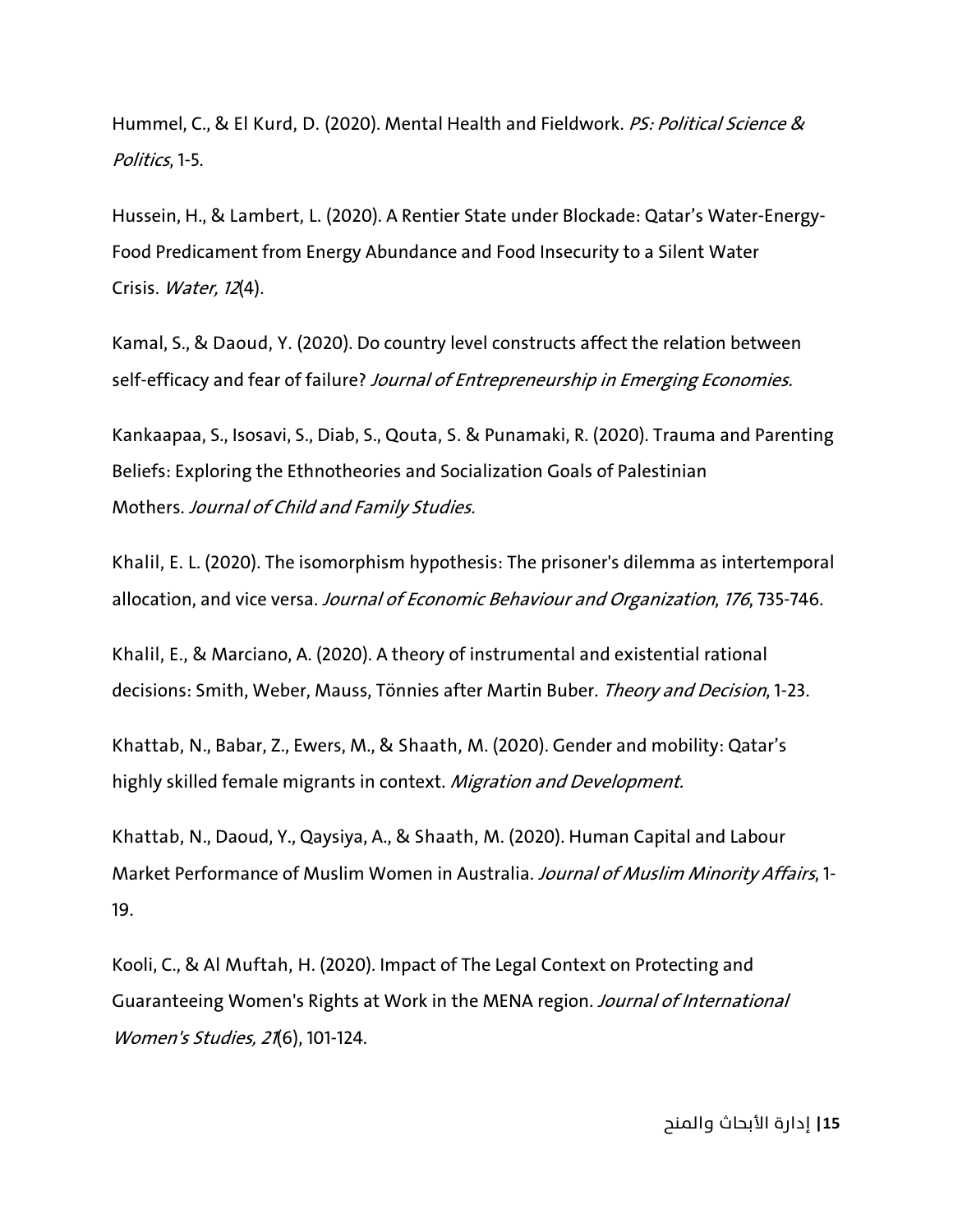Kooli, C., & Al Muftah, H. (2020). Female labor force participation in the Middle East and North African Countries: constraints and levers. Brazilian Journal of Policy and Development, 2(1), 1-32.

Mehiriz, K. (2020). The sources of municipalities' innovation in the management of weather disaster risks, their relationships, and their antecedents. Local Government Studies, 1-21.

Melinder, A., Magnusson, M., & Gilstrap, L. (2020). What Is a Child-Appropriate Interview? Interaction Between Child Witnesses and Police Officers. International Journal on Child Maltreatment: Research, Policy and Practice, 1-24.

Menshawy, M. (2020). The Legitimating Power of Discourse: Constructing the 1973 war under Mubarak. Middle East Journal of Culture and Communication, 1-20.

Mohamed, E. (2020). Syrian Refugees in Canada and Transculturalism: Relationship between Media, Integration and Identity. Journal of Refugee Studies.

Nievar, M., Ramietty-Mikler, S., Saleh, M., & Cabrera, N. (2020). Families Offering Children Unfailing Support (FOCUS) Fatherhood Program: Changing child welfare through child support and parenting skills. Children and Youth Services Review, 118, 1-7.

Rafferty, E., Mcdonald, W., Osgood, N., Doroshenko, A., & Farag, M. (2020). What We Know Now: An Economic Evaluation of Chickenpox Vaccination and Dose Timing Using an Agent-Based Model. Value in Health.

Saab. R., Ayanian, A., & Hawi, D. (2020). The Status of Arabic Social Psychology: A Review of 21st-Century Research Articles. Social Psychological and Personality Science, 11(7), 917-927.

Saad, A. F. (2020). Institutional Change in the Global Economy: How Trade Reform Can Be Detrimental to Welfare. Economic Modelling, <sup>95</sup>, 97-110.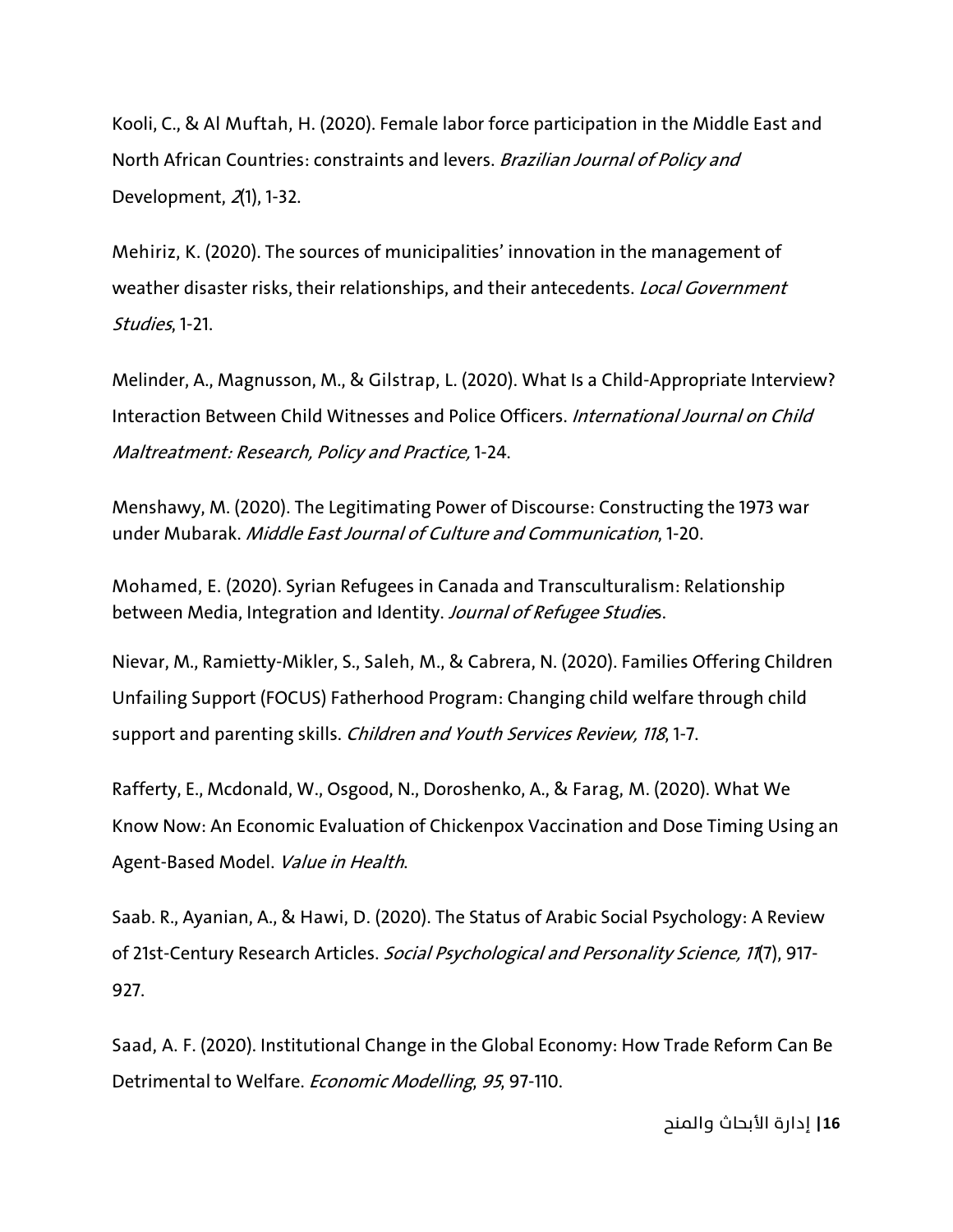Saad, A. F., (2020). The exceptional performance of exporters and labour market outcomes: evidence from Egyptian firms. Applied Economics.

Saad, A. F., & Fallah, B. (2020). How educational choices respond to large labor market shocks: Evidence from a natural experiment. Labour Economics, <sup>66</sup>, 1-18.

Severo, C., Abdelhay, A., & Makoni, S. (2020). Translanguaging in the Global South. Scrutiny2, 25(1), 104-109.

Sibley, C., Afzalli, M, Satherley, N., Ejova, A., Stronge, S., Yogeeswarran, K., Grimshaw, M., Hawi, D., Mirnajafi, Z., Barlow, F., Milojev, P., Greaves, L., Kapeli, S., Zubielevitch, E., Hamley, L., Basabas, M., Wu, M., Huang, L. (2020). Prejudice toward Muslims in New Zealand: Insights from the New Zealand Attitudes and Values Study. New Zealand Journal of Psychology, 49(1), 48-72.

Stockemer, D., & Amengay, A. (2020). The 2019 Elections to the European Parliament: The Continuation of a Populist Wave but Not a Populist Tsunami. Journal of Common Market Studies, 1-15.

Tchir, D., Farag, M., & Szafron, M. (2020). Prostate specific antigen (PSA) screening rates and factors associated with screening in Eastern Canadian men: Findings from crosssectional survey data. Canadian Urological Association Journal, 14(7).

Vatanparast, H., Koc, M., Farag, M., Garcea, J., Engler-Stringer, R., Qarmout, T., Henry, C., Racine, L., White, J., Iqbal, R., Khakpour, M., Dasarathi, S., & D'Angelo, S. (2020). Exploring food security among recently resettled Syrian refugees: results from a qualitative study in two Canadian cities. International Journal of Migration, Health and Social Care.

Vermeyden, A., & Mohamed, E. (2020). Making Canada Home: Snapshots of Syrian and Iraqi Newcomer Cultural Production in the Waterloo Region, 2016-2019. Refuge, 36(1), 30-39.